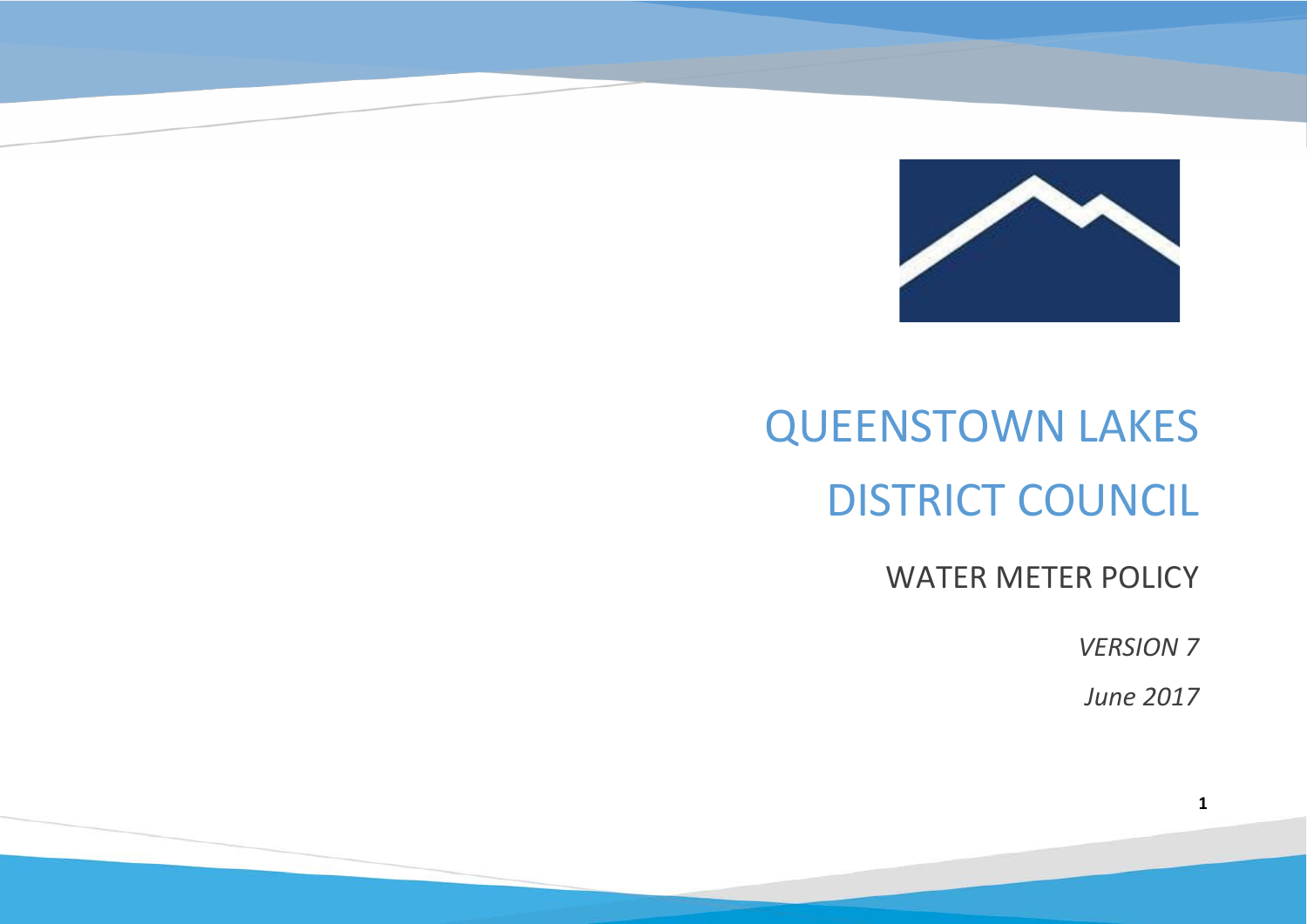# TABLE OF CONTENTS

- **1. APPLICATION**
- **2. PURPOSE**
- **3. RELATED DOCUMENTS**
- **4. DEFINITIONS**
- **5. PRINCIPLES**
- **6. RESPONSIBILITIES**
- **7. WATER METER SPECIFICATIONS**
- **8. SURFACE BOX SPECIFICATIONS**
- **9. POLICY COMPLIANCE**
- **10. DISCLAIMER**
- **11. APPENDIX A – ACCEPTED METERS FOR WATER SUPPLY**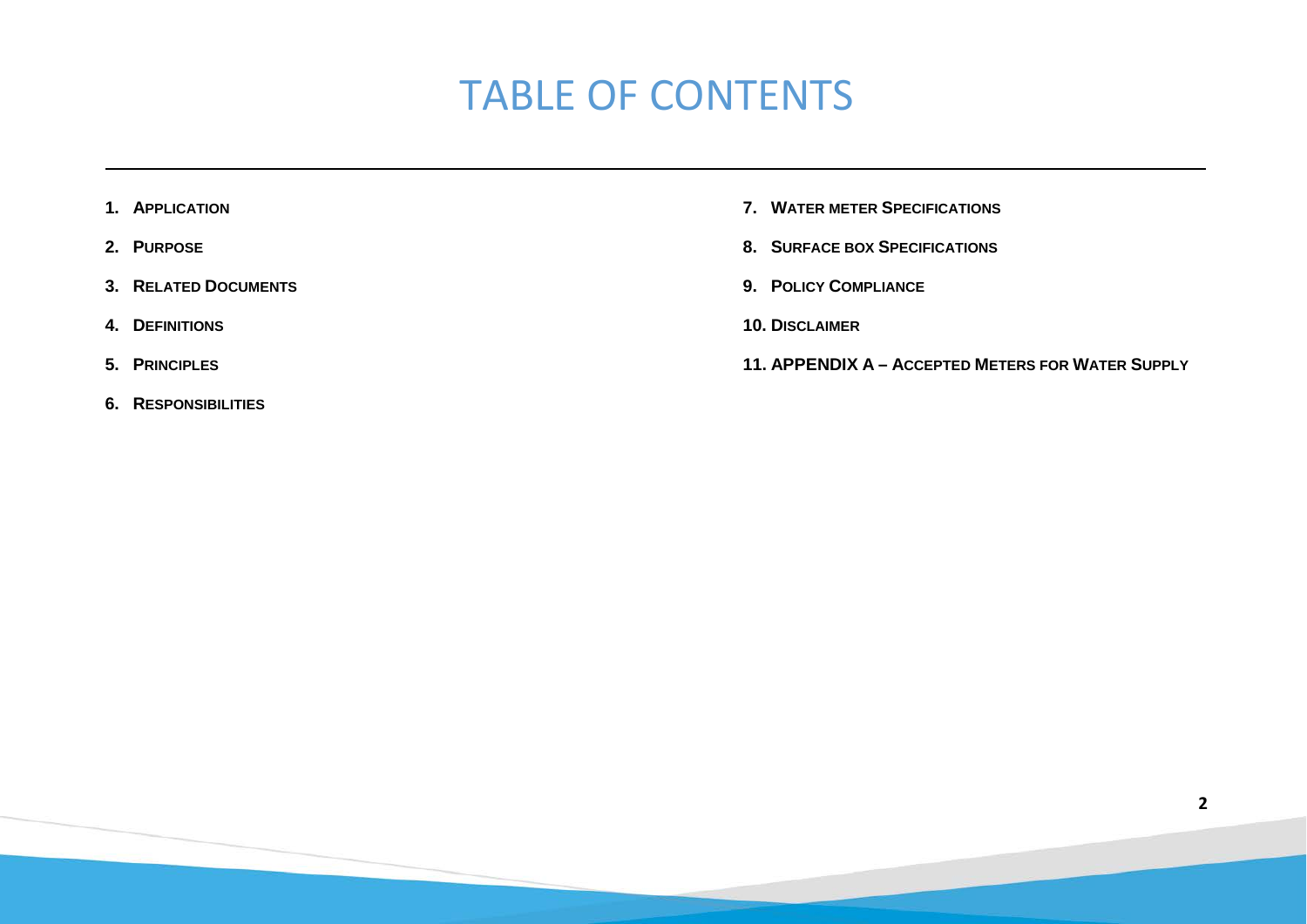### 1. Application

This policy applies to all water meters installed as a requirement of the Queenstown Lakes District Council (QLDC) Land Development and Subdivision Code of Practice.

#### 2. Purpose

The purpose of this policy is to establish a framework of principles to be applied to the management, use, functionality and specification of water meters.

#### 3. Related Documents

This policy should be read in conjunction with the following documents:

- 1. Local Government Act
- 2. Utilities Access Act (and its supporting code of practice)
- 3. Privacy Act
- 4. QLDC Land Development and Subdivision Code of Practice (NZS 4404/2010 with QLDC amendments)
- 5. Water Supply Bylaw 2015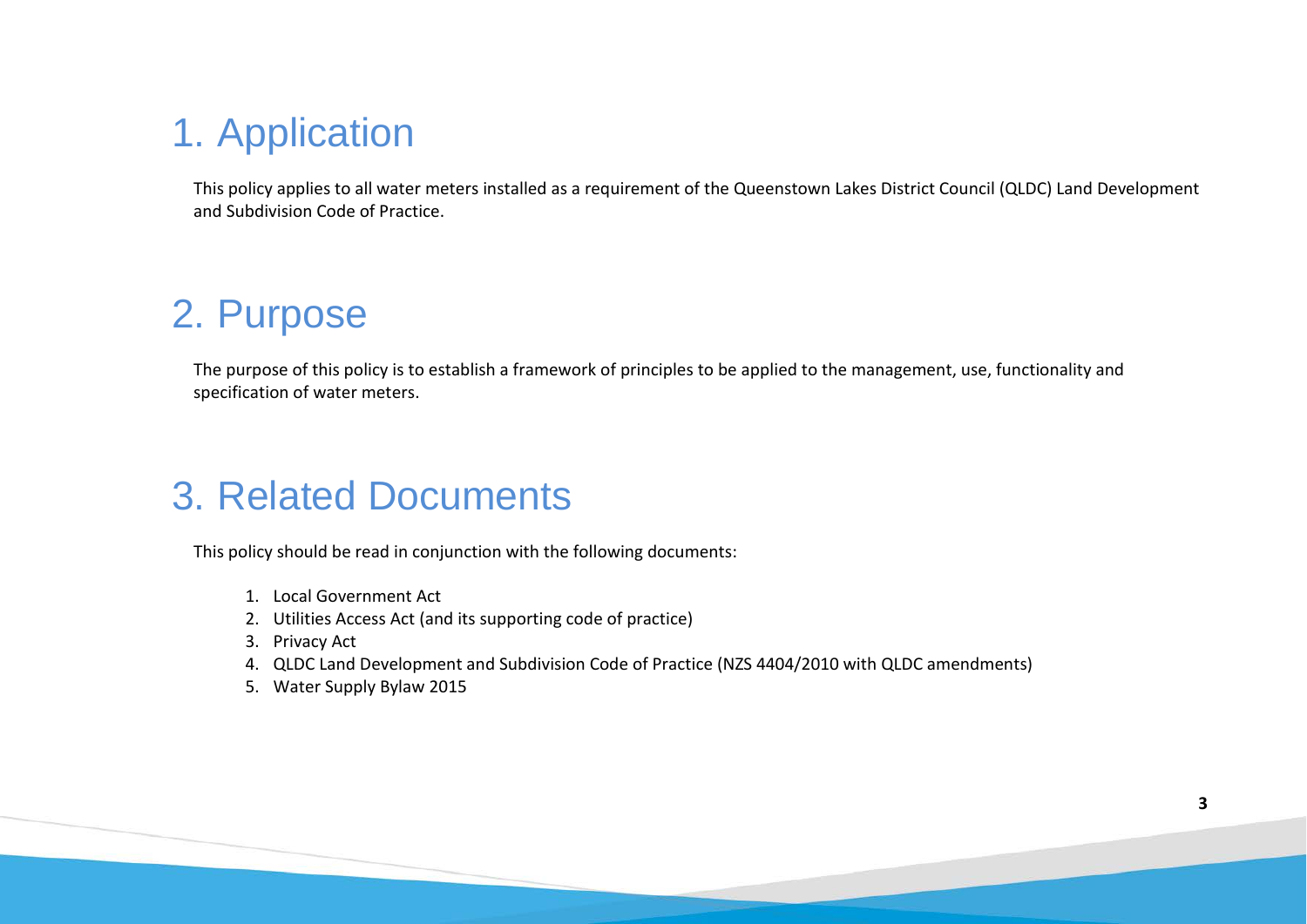#### 4. Definitions

A **water meter** is a device that continuously measures and tracks the amount of water a property, household or business uses.

#### 5. Principles

The following principles apply with respect to this policy:

- a. All new or redeveloped residential and non-residential units, whether individually titled or not, must have individual water meters installed for each individually occupied unit or premises; unless the property is managed by a legal entity (i.e. body corporate) in which case a bulk meter at the boundary is acceptable.
- b. Water meter data is an important resource in informing the strategy, management and investment by QLDC, and setting the requirement for funding from the community.
- c. QLDC, rather than any individual or business, owns all data collected by a water meter. Note this principle does not in any way limit an individual's or business's right to be provided water data collected about their property or business.
- d. Processes for water meter data capture, validation, and processing should be automated wherever possible.
- e. Water meter data must not be used for any third party's gain or profit.
- f. In situations other than e. (above), water meters must be located in the road reserve within the pedestrian area (i.e. berm or footpath) on QLDC's side of the point of supply (out of any vehicle paths) and must be readily accessible at all times for reading and maintenance.
- g. Where it is not practical to install all the meters within the road reserve (i.e. multiple dwellings of three levels or greater), QLDC may at its sole discretion, consent to remote water meters being installed within the property, where they are readily accessible for reading, maintenance or replacement.
- h. In addition to separate meters within the property, multi-unit developments must also have a single property meter located on QLDC's side of the point of supply.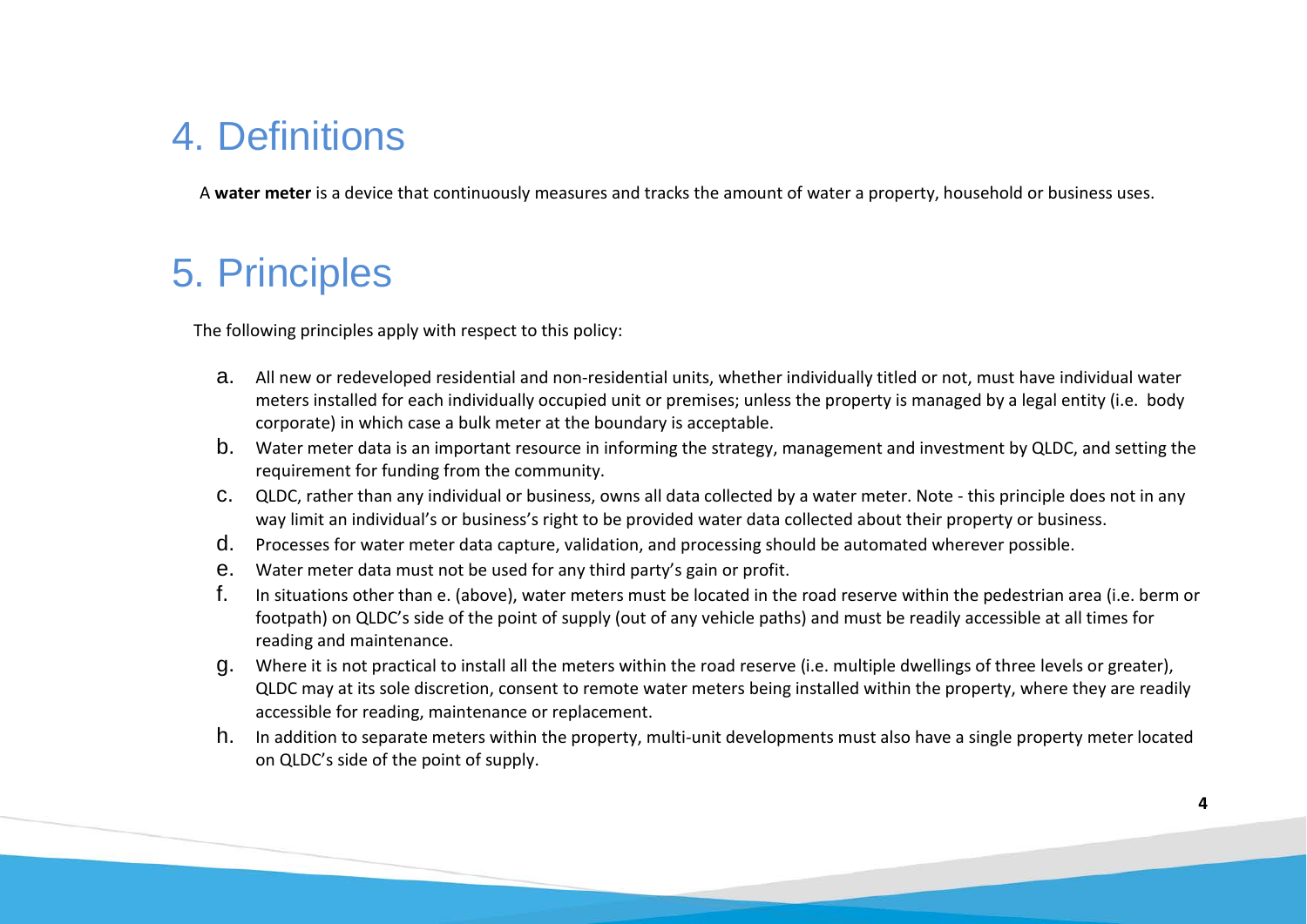- i. Water meters are generally to be located toward the front of the property near the left or right boundary.
- j. Applications for the use of water meters not already listed in 7. Water Meter Specifications must be made to QLDC, Attention: General Manager Infrastructure.

#### 6. Responsibilities

The property owner is responsible for:

- a. Ensuring that QLDC's meter readers have access for regular readings.
- b. Reporting any damage to a water meter to QLDC for repair.
- c. Providing a registered plumber's As-Built plan showing the location and details of their water meter(s).
- d. Ensuring only registered plumbers (minimum Level 3 National certificate in water reticulation) are used to install a water meter on their property in accordance with QLDC standards and policies.

The General Manager Infrastructure is responsible for:

- a. The ongoing maintenance and supply of associated fixtures and fittings. Sole ownership of water meters is transferred to QLDC from the time of installation.
- b. Managing the QLDC process for capturing and storing water meter reading data.
- c. Ensuring the implementation of processes for maintaining the integrity, accuracy, precision, timeliness, consistency, standardisation and value of water meter data.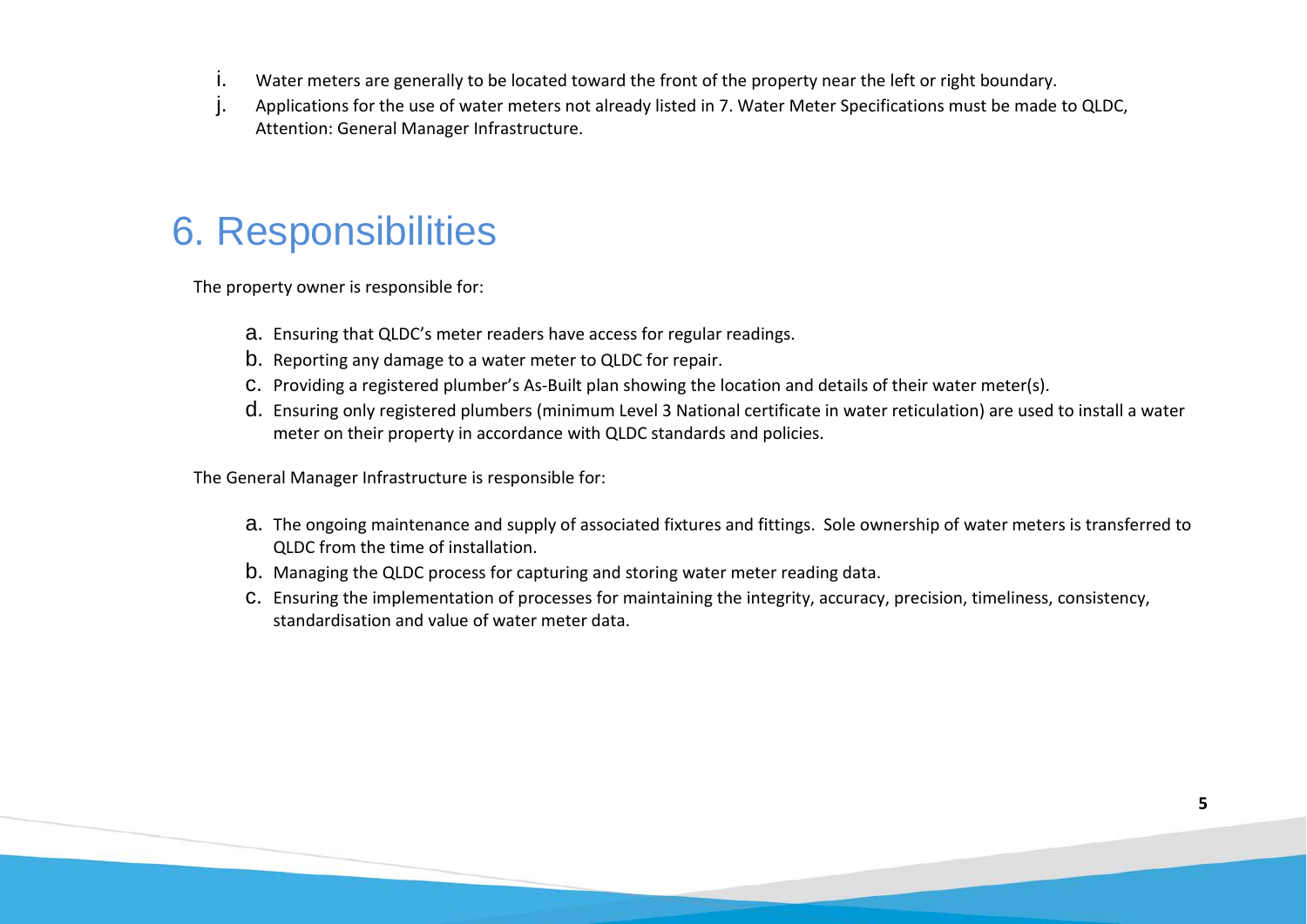#### 7. Water Meter Specifications

The following specifications apply:

- a. All water meters shall be manufactured to AS 3565.1 Meters for Cold Potable Water Volumetric & Turbine meters.
- b. All residential meters must be certified as conforming to ISO 4064/BS 5728 Class C, or any other performance standard approved by QLDC.
- c. All new water meters shall be installed according to the manufacturer's specifications.
- d. All commercial meters must be certified as conforming to ISO 4064/BS 5728 Class B or C, or any other performance standard approved by QLDC.
- e. Meter tests shall be performed at an IANZ certified test facility to meet ISO 17025.
- f. Magnetic flow meters shall comply with the QLDC standard (see attached), and be calibrated post-installation & verified by an independent certifier (usually the manufacturer's local agent). QLDC prefers Endress Hauser Mag flows and ABB Aquamaster & Water master meters for Retail Networks.
- g. All meter components shall be disinfected during assembly.
- h. The installation of automatic meter reading (AMR) technology is required by QLDC, where the AMR enables the automatic collection of consumption, diagnostic, and status data from a [water meter,](http://en.wikipedia.org/wiki/Water_meter) transferring that data to a central QLDC approved database.
- i. A list of acceptable meter solutions is provided in **Appendix A** of this policy.

The following applies to all couplings:

a. All buried couplings are to be wrapped with Denso Petrolatum system.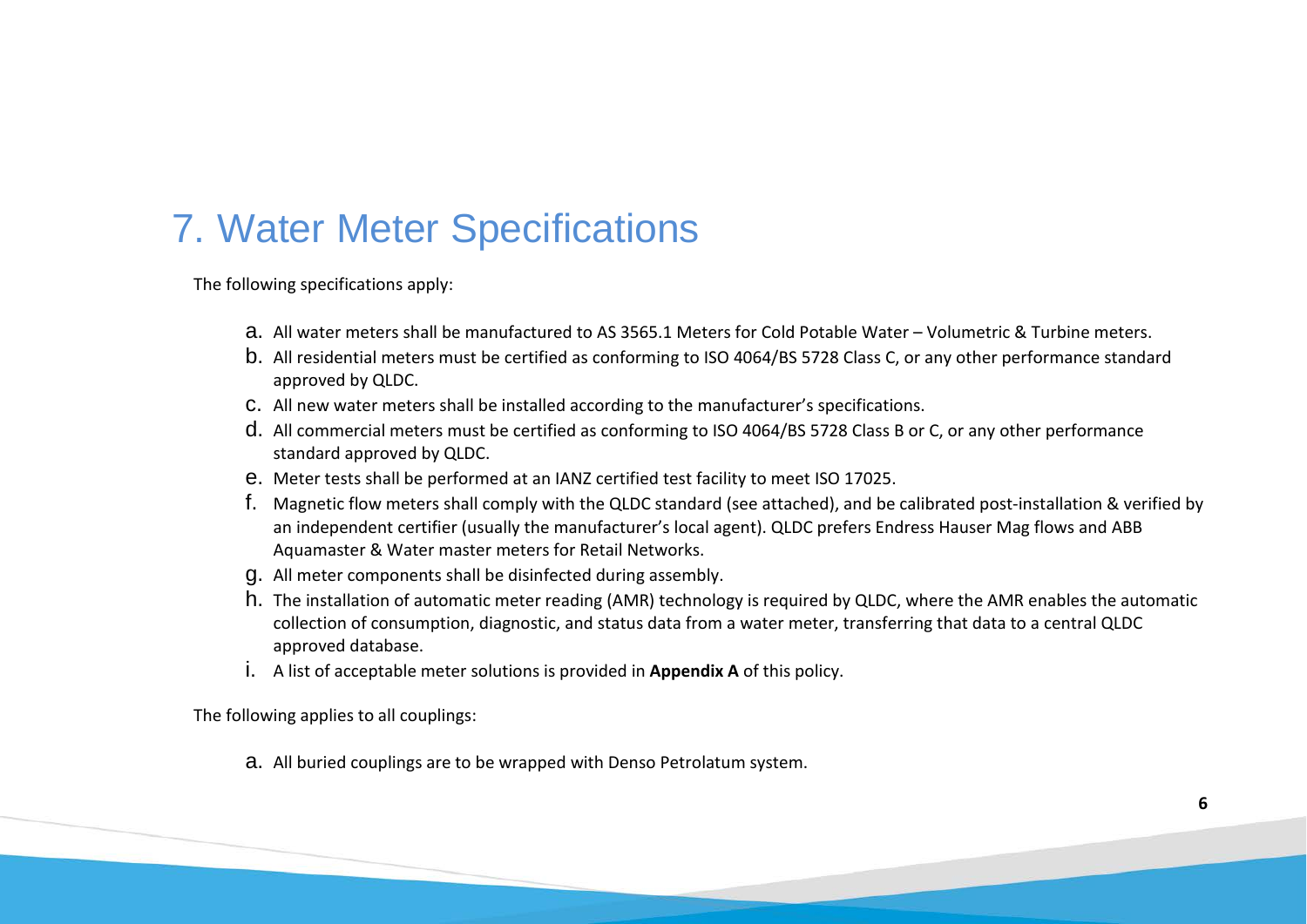- b. Ductile iron fittings shall be manufactured to NZS/AS 2280 1995 "Ductile iron pipes & fittings" with fusion bonded epoxy coatings to NZS/AS 4158.
- c. Connections over 50mm shall use fabricated tees (MDPE or Ductile Iron).
- d. Victaulic couplings are suitable for above ground only pipe-work (commonly used by fire contractors) unless prior agreement with QLDC has been reached. EPDM seals shall comply with AS 1646.
- e. Acceptable types of couplings are:
	- Compression couplings Pushfit, Pushlok, Plasson Series 1, and
	- Gibaults Tyton, Viking Johnson, AVK Supa coupler series .

The following applies to all Service Connections :

- a. Service connections shall be sized in accordance with NZS/AS 3500.1.2003 "Plumbing & Drainage Part 1 Water Services Clause 3.2.2.
- b. Standard sizes shall be 20mm, 25mm, 32mm, 50mm, 80mm; 100mm & 150mm. Service connections shall be made from steel, PE pipe or ductile iron pipe & fittings.
- c. Service connections may be constructed from MDPE, MLSP or ductile iron; Specifically LDPE (alkathene) and galvanised iron are not acceptable materials.
- d. MDPE lines shall be DN20 (min 16 bar PE80) to AS/NZS 4130 "Polyethylene pipes for pressure applications".
- e. Polyethylene fittings shall comply AS/NZS 4129 2000 "Fittings for polyethylene pipes for pressure applications".
- f. Service connections shall be laid with a minimum of 450mm cover immediately adjacent to the meter box inlet port.
- g. Where a service connection will pass under a proposed carriageway or driveway, a suitable and durable duct must be provided.
- h. Post installation testing of service connections shall be either:
	- 1. during pressure testing of new water mains, or
	- 2. under mains operating pressure for in-service water mains check for visual leaks and check for flow & pressure (minimum flow is 25 l/min and minimum pressure is 300kPa).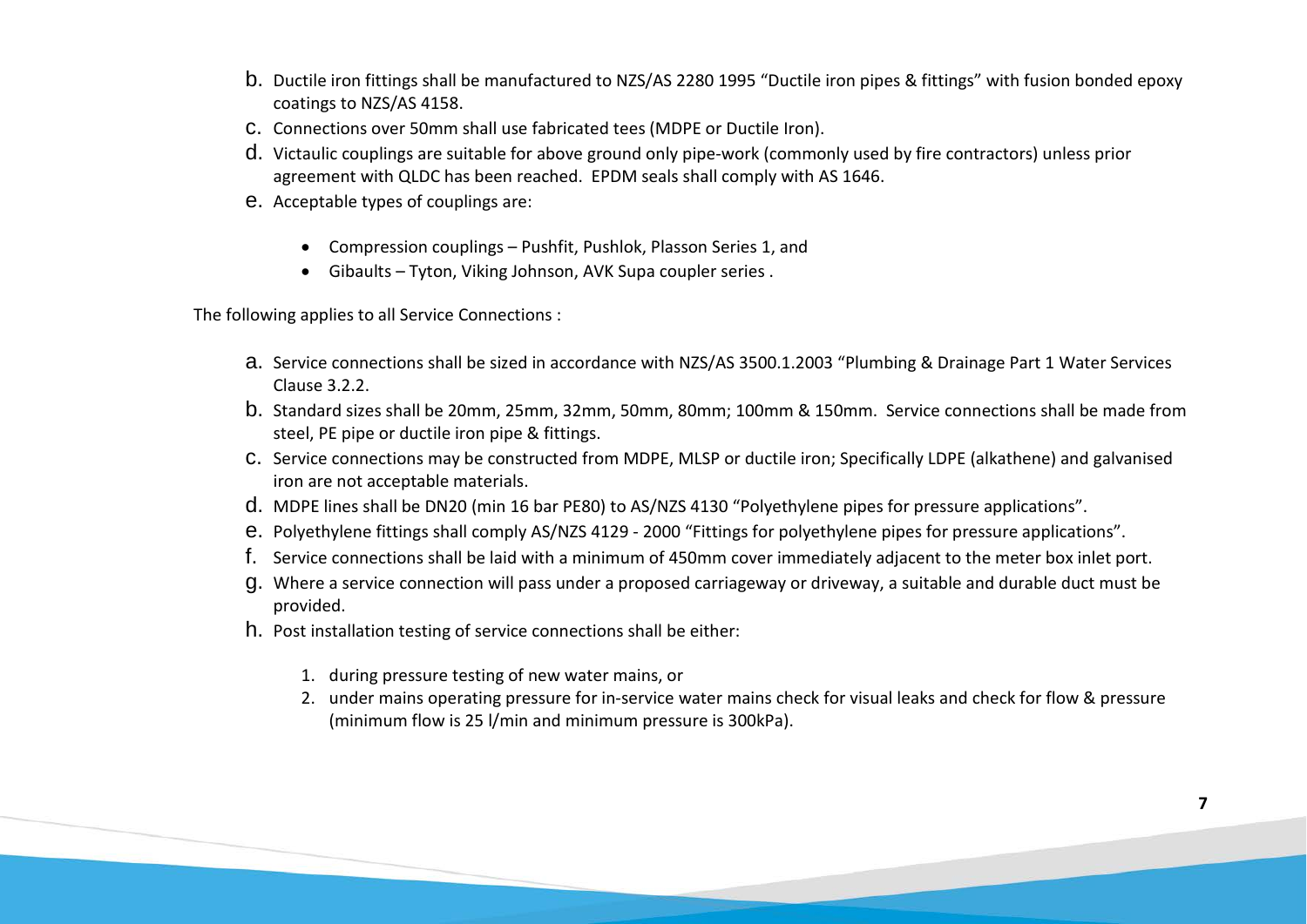The following applies to all Tapping Bands:

- a. Approved ferrules and tapping bands shall be made of dezincification resistant bronze (LG2) to AS 2345 "Dezincification of copper alloys".
- b. Stainless clamps may be used for under pressure tapping, if they comply with AS 4181 "Stainless steel clamps for waterworks purposes" – examples are Wang, Kawandah & AVK clamps (AISI 316 certified to NEN-EN-1509001).
- c. Electrofusion tappings shall comply with the international 39.5V system, manufactured to WIS-4-32-06 1989.
- d. Electrofusion welded tapping bands must also comply.

The following applies to all Gate, Peet & Ball valves:

- a. Sluice and Peet valves shall be resilient seated gate valves which comply with AS 2638.2 2006 "Sluice valves for waterworks purposes" shall be used, and AS 4158 "Thermal-bonded polymeric coatings on valves & fittings" shall be used.
- b. For connections under 50mm, copper alloy gate valves and non-return valves complying with AS 1628 shall be used.
- c. Valves 50mm and under may be BSP screw-fitted, over 50mm shall be flanged with BS.10 Table D bolt pattern.
- d. Butterfly valves are not permitted.

The following applies to all Non-return valves:

- a. All meters on domestic supplies must be fitted with a non-testable double non-return valve or dual check valve, as a minimum; Multi-storey or large developments will require a higher standard of backflow prevention.
- b. Fire connections require a testable double check valve assembly, as a minimum.
- c. Water connections to sewer pump stations, ejector stations & pressurised sewer systems require a RPZ device.
- d. Acceptable brands of dual check valves are RMC, Wilkins, Watts, and Ames.

The following applies for all manifolds for meter banks: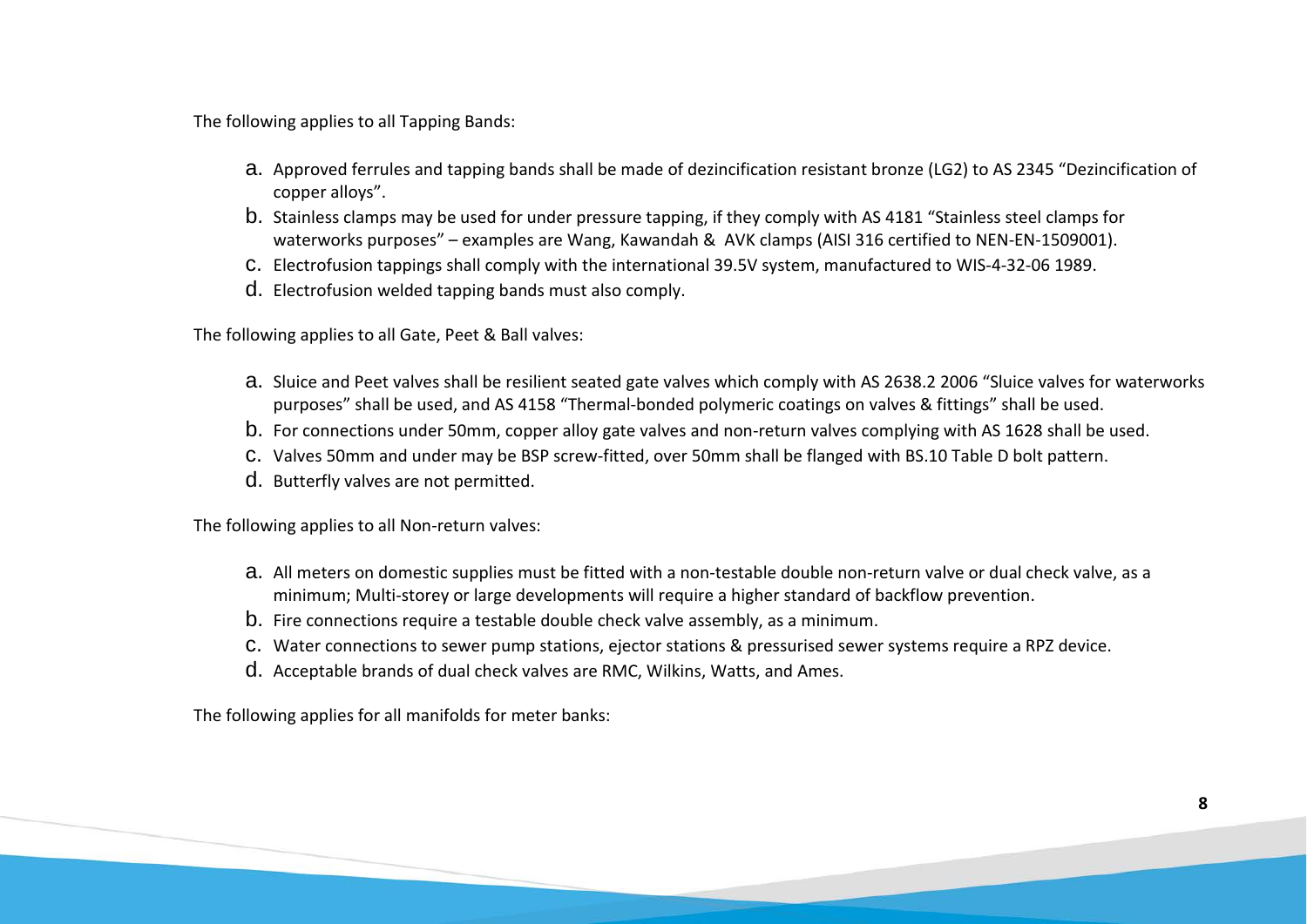- a. Manifolds may be constructed from copper or stainless steel. Copper manifolds shall be braze welded and stainless shall be arc welded. Fabrication shall be by welders certified to AS/NZS 2980:2007 Qualification of welders for fusion welding of steels.
- b. The use of compression, electrofusion or glue jointed PVC couplings assembled to form manifolds is not an acceptable fabrication method.

The following applies for all Fire Connections:

- a. Fire connections will be designed by an appropriately qualified Fire Engineer.
- b. QLDC will approve all fire connections and determine if metering and backflow prevention is required (the default position is backflow devices are required on all connections, subject to a risk assessment, and metering is at QLDC's discretion).
- c. Metering of fire connections may be by bypass (check) meter, detector check backflow device or Magflow meter as determined by QLDC.
- d. For residential sprinkler systems and fire hose reels, a standard class C meter is acceptable.
- e. For commercial sprinkler connections a magnetic flowmeter or detector check backflow device is preferred.

The following applies for all Remote Water Meters:

- a. Remote water meters (or automatic meter readers) are to be installed, at the owners' expense.
- b. It is not acceptable for the customer to supply keys and/or codes to access water meters.
- c. Remote water meters must be installed in new developments of three levels or greater.
- d. At QLDC's request, additional equipment at owners' cost must be installed where the development is more than five levels high (including ground floor).
- e. When applicable, water meters must have a minimum 100mm distance between the edge of the pipe and any wall and a minimum 250mm distance between the centres of the pipes of each water meter assembly.
- f. Remote water meters must not be located inside the units/apartments, or within the ceiling, wall or floor cavities of common access areas.
- g. Remote meters will need to be installed when the meter is located behind a fence, gate (locked or unlocked) or within an area protected by a security system.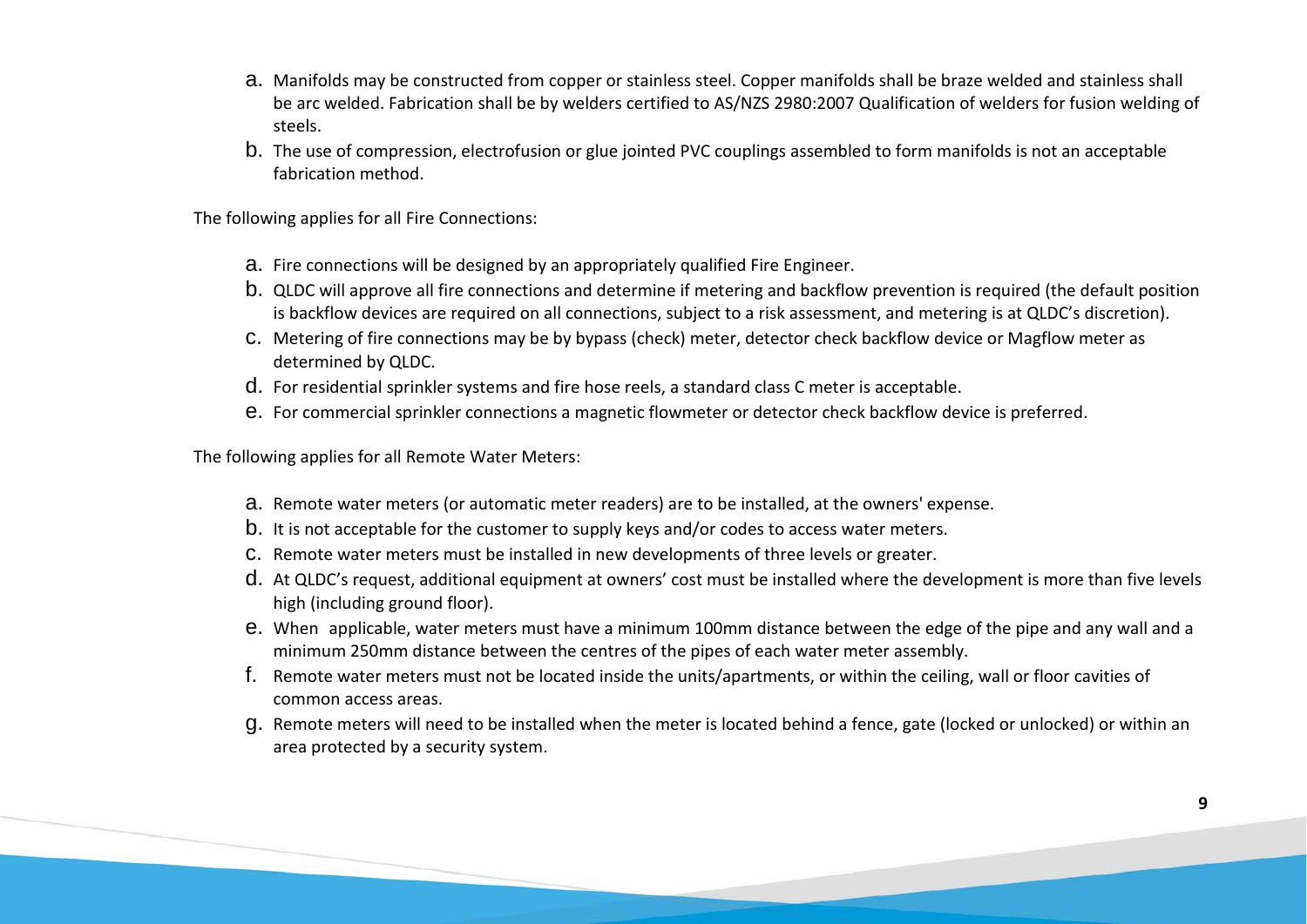#### 8. Surface Box Specifications

The following applies to all Surface Boxes:

- a. The location of valves and water meter surface boxes must be located outside private property, unless QLDC approve in writing otherwise.
- b. The top of all surface boxes must be flush with the reinstated surface.
- c. Meter Boxes shall be installed that meet the site requirements and type of installation as noted in the table below:

| Meter       | <b>Berm</b> | Footpath     | Driveway         | Commercial       |
|-------------|-------------|--------------|------------------|------------------|
| <b>Size</b> |             |              |                  | Driveway/Road    |
| $(mm -$     |             |              |                  |                  |
| diam)       |             |              |                  |                  |
| $12 -$      | PE.         | PE.          | <b>PE</b>        | Specific         |
| 25mm        | box/lid     | box/lid      | box/lid          | Design $^{1, 2}$ |
| $26 -$      | PE.         | Steel        | Steel            |                  |
| 40mm        | box/lid     | box/lid      | box/lid          |                  |
| $41 -$      | Steel       | <b>Steel</b> | Steel            |                  |
| 80mm        | box/lid     | box/lid      | box/lid          |                  |
| 81mm        | Steel       | <b>Steel</b> | Specific         |                  |
| $\ddot{}$   | box/lid     | box/lid      | Design $^{1, 2}$ |                  |

Notes:

1. PE Box/Lid (HDPE) boxes shall be inverted taper style and be black coloured. The lid shall have the word "WATER METER", "WATER" or "METER" embossed on it. A metal locator bar is required in the lid which must also have a surface pattern to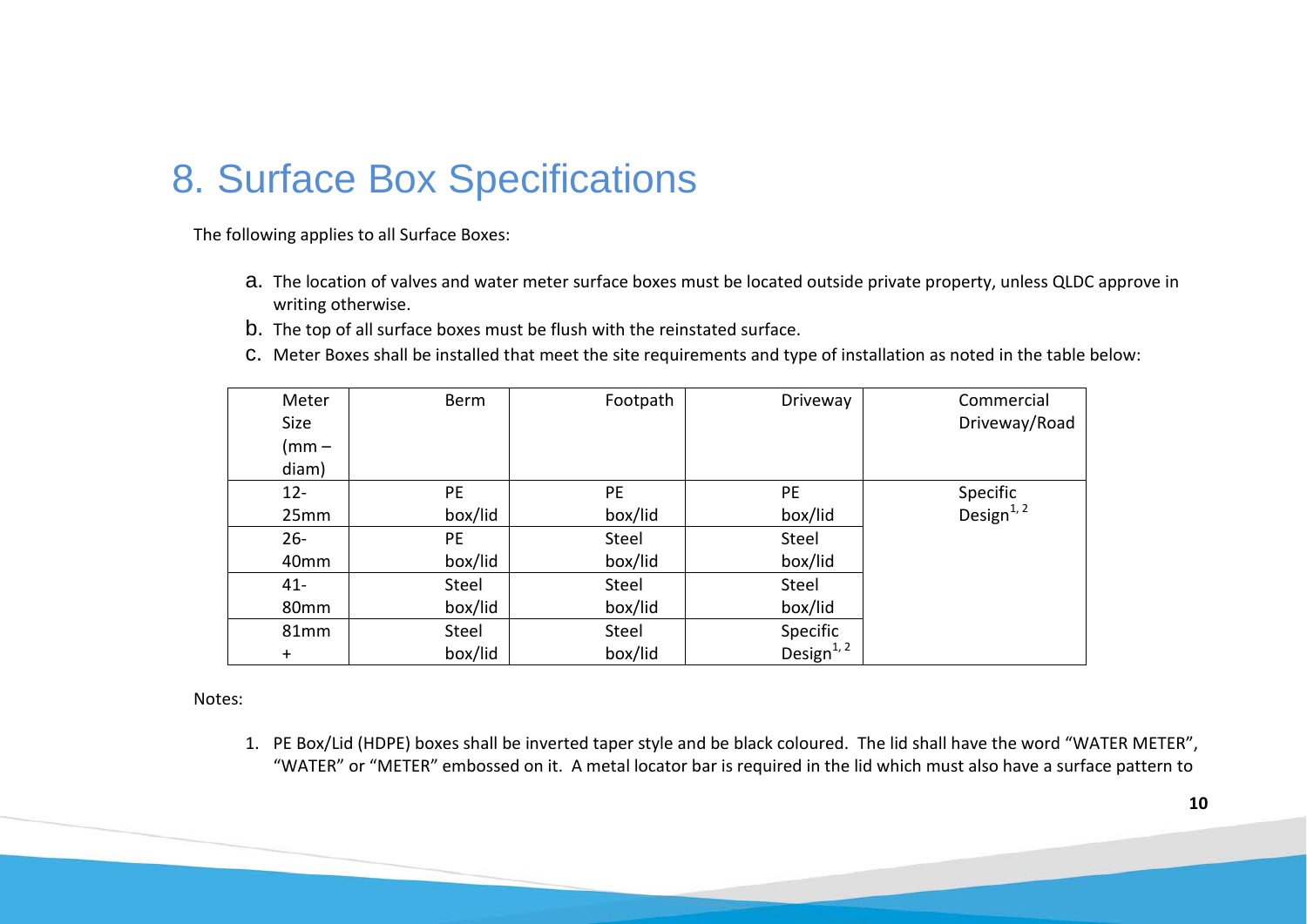minimise slip hazards. Refer to drawing MW-30 HDPE meter box. Examples of acceptable products are Draper Enterprise DRA30/1 and Humes MD5000 and Acuflo Industries Midi/Jumbo boxes.

- 2. Galvanised steel boxes with hinged chequer plate lids are required in lightly trafficked and some pedestrian areas. Site considerations will determine the suitability of these boxes. Special attention to the skid resistance of the lid surface may be a consideration in the selection of these boxes, which may require additional coatings to avoid creation of a slip hazard.
- 3. The walls of a steel box will need to have penetrations drilled for the incoming and existing pipework. Where wooden boxes are used, the timber shall be H4 treated timber fixed with galvanised steel fittings.
- 4. The addition of a steel mesh floor on the box prevents the migration of silt into the meter box.
- 5. For boxes located in heavy traffic areas or "shared space" pavements, a specific design may be required. Examples of boxes that may be acceptable (subject to specific QLDC approval) are Sika, ACO, Gatic or Wundercover boxes and lids. These must meet a minimum Class B rating (80 KN test load), as per AS 3996 "Metal access covers, road grates & frames".
- 6. Concrete chambers will require a specific design, unless the designer can provide details from a proprietary system (i.e. Humes, Hynds or Telcrete).

### 9. Policy Compliance

Breaches of this policy may result in QLDC removing and replacing any water meter, and charging a property owner for the costs associated with enforcing this policy.

# 10. Disclaimer

QLDC acknowledges that a property owner may wish to attach logging or remote telemetry to their own water meter to assess their consumption patterns or manage their water use; written approval by QLDC is required. Failure to obtain QLDC's written approval will invalidate QLDC's liability for the meter if it is altered or is unserviceable for any period of time.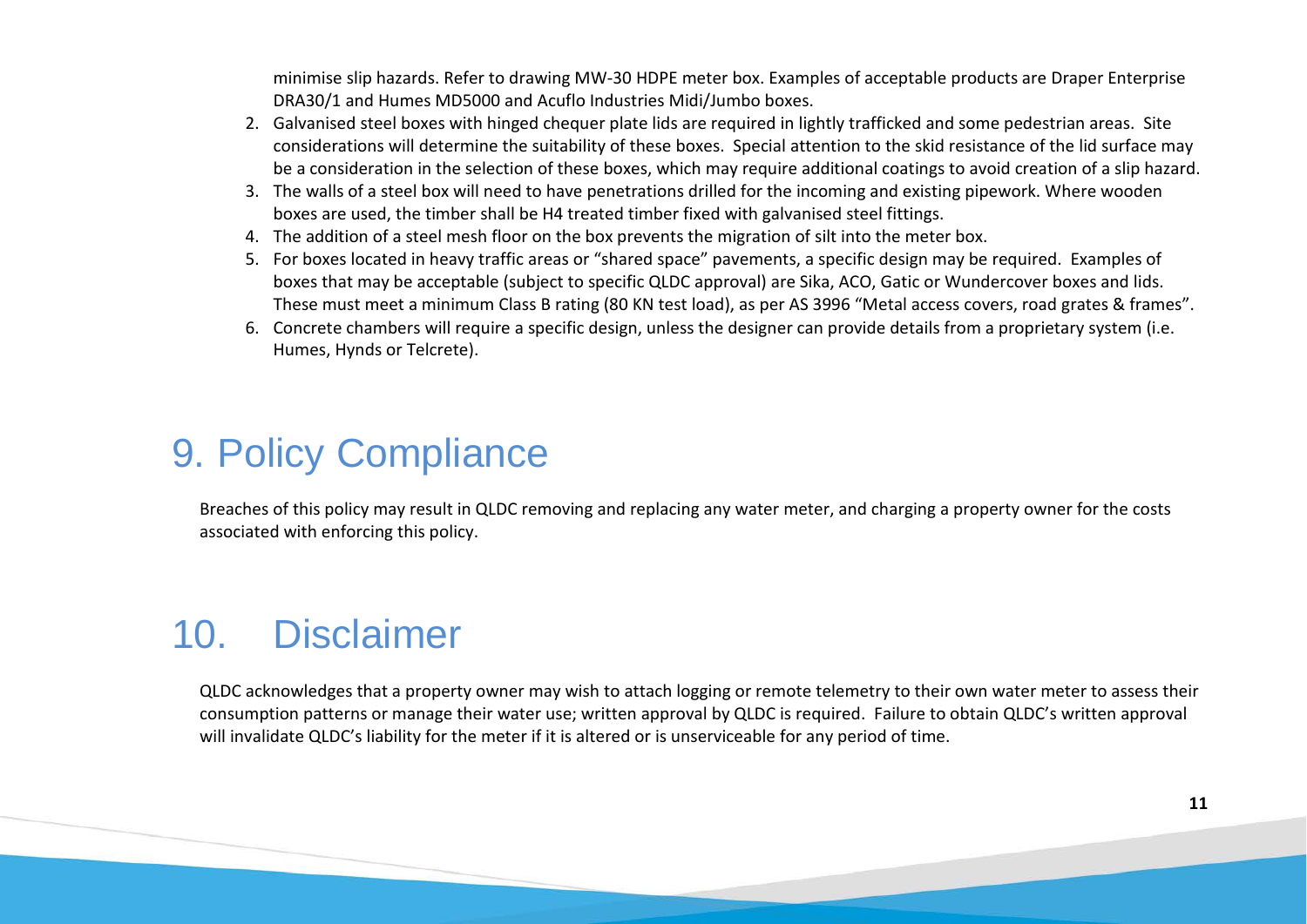QLDC reserves the right to manage connections to its assets and may require that privately owned equipment is removed at any time.

# 11. Appendix A – Accepted Meters for Water Supply

#### A-1. APPLICATION LIMITATIONS

Accepted materials on this list are limited to mechanical volumetric and turbine type meters only.

A-2. GENERAL REQUIREMENTS

- a) Comply with AS 3565.1 for volumetric and turbine meters.
- b) Residential meters shall be certified to ISO 4064 / BS 5728 Class C.
- c) Commercial meters shall be certified to ISO 4064/ / BS 5728 Class B.

A-3. QUALITY ASSURANCE

The following minimum information shall be supplied with water meters:

- a) All products shall be marked in accordance with the conformity assessment body's requirements.
- b) Meter tests shall be performed by an IANZ certified testing facility to meet ISO 17025.
- c) Installation specification.

#### A-4. ACCEPTABLE PRODUCTS

The following are acceptable products for mechanical water meters. Other meters may be added to this list from time to time, following application to, and approval from the General Manager Infrastructure.

| <b>Manufacturer/supplier</b> | Product model/name | .<br><b>Specific limitation</b> |
|------------------------------|--------------------|---------------------------------|
| Elster                       | <b>PSM V100</b>    | 40mm<br>5 <sub>mm</sub>         |